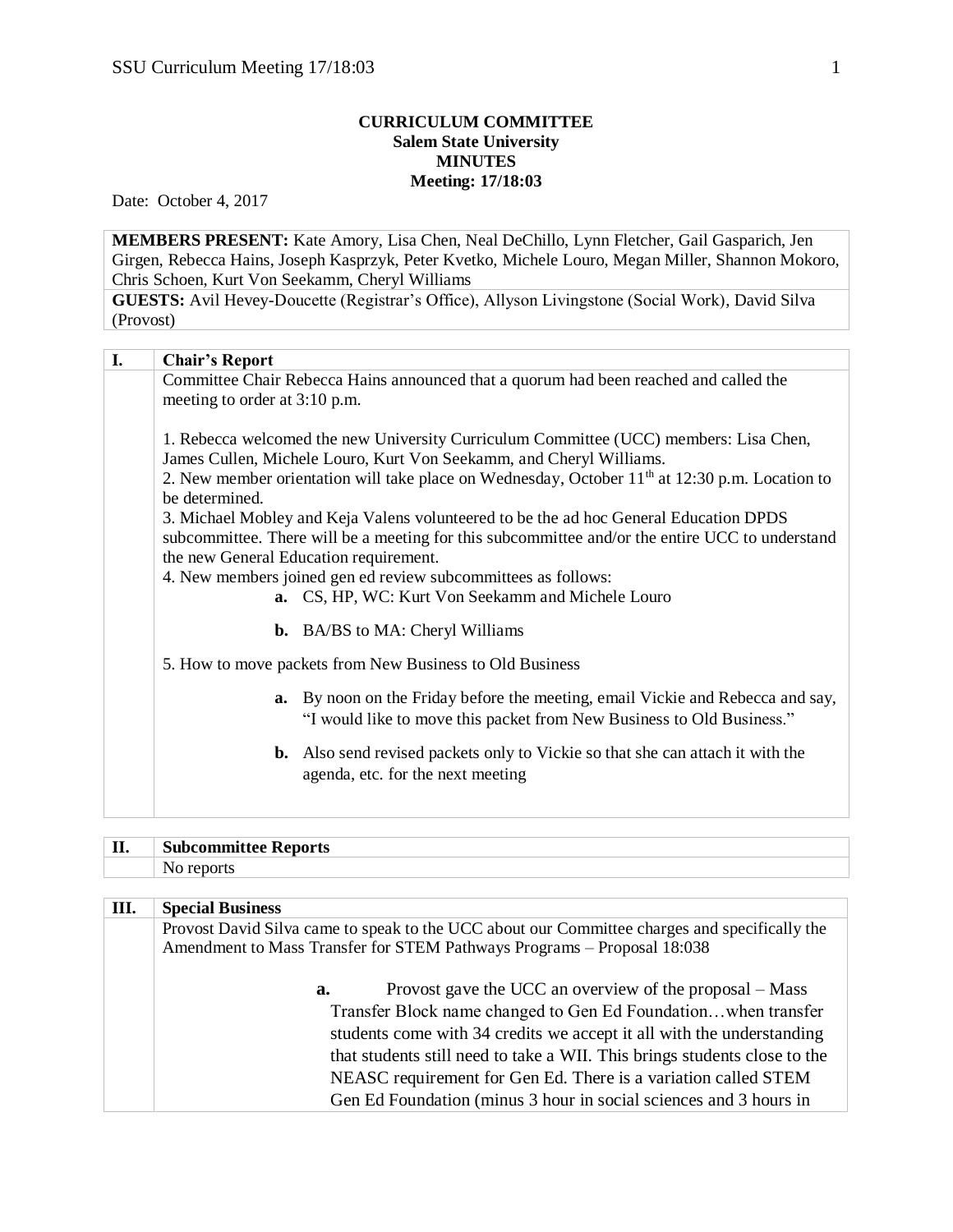humanities). This allows CC students pursuing STEM disciplines to front-load with math and/or science. A completed STEM Mass Transfer Block still need 6 hours in social science and humanities/fine arts. **We need to bring the STEM block students to parity with students who come with the "standard" Mass Transfer Block.**  Academic policies approved this version.

- 1. Motion to accept from Neal, 2<sup>nd</sup> from Chris
- **2.** Discussion ensued questions about transferability to GPA; whether or not Nursing was included; effect on 4+ 1 programs (No flowsheets or program structure will be changed); will be reflected in Degree Tracker
- **3.** Call for a vote to approve 18:038 All in favor motion passed.
- b.Discussion of Provost's charge to the UCC for AY 2017-18 (placed in quotation marks in items 1-5, below). David Silva remarked that he hopes this committee can provide some strategic direction on the following:
	- 1. "Recommend ways to make Salem State more transfer friendly, to include integrating DHE directives regarding pathways for STEM transfer students"

David remarked that this is done. Discussion of how we are perceived and our competitiveness with private institutions, some of which are now honoring the Mass Transfer Block

2. "Provide recommendations for expanding options for bachelor's degree completion programs."

(Even though this is not truly within the purview of the UCC, the Provost asked how we might be able to help in thinking about this.)

David asked, how might we do a service to our community to provide individuals who have accumulated a certain number of credits to come back to us and get their degree completed? At other places, it is sometimes Liberal/General Studies or IDS. BOT has asked about creating alternatives to traditional face-to-face (Saturday programs, online,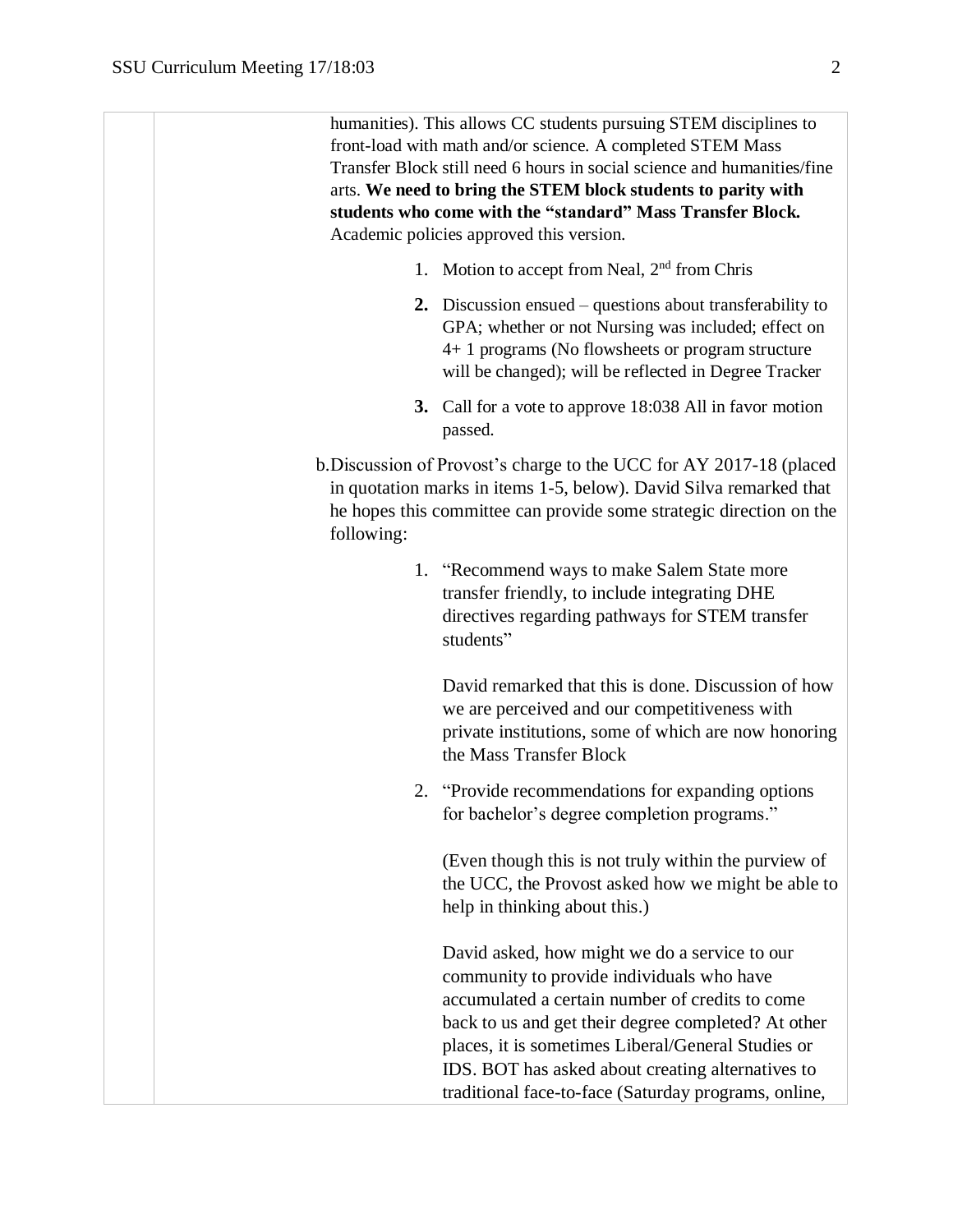```
etc.).
```
Discussion ensued about how this may fall under Continuing Education. Question raised about the former Bachelor in General Studies  $\rightarrow$  Bachelor of Liberal Studies...  $\rightarrow$  IDS... suggestion to resurrect that former General Studies major. Those who might take advantage of this come with a variety of courses, many transfers, or credits in a specific field with no intent to finish that major.

David noted that this request is part of the BHE's priority related to access. We discussed that this task requires a dedicated office with dedicated staff.

3. "Come to agreement on next steps for General Education, including Gen Ed course review schedule."

Previously, when implementing the new Gen Ed curriculum, the UCC agreed that Gen Ed courses would need to be reviewed and recertified (or decertified, if departments prefer), beginning in 2018; but no mechanism on how we would do this was decided.

Neal stated that he has a draft of a review/recertification process to submit to Governance.

4. "Confer with the Provost on options to move the course review and approval process fully online."

Megan explained that there has been a proposal presented repeatedly to IT Governance requesting an online course proposal review system, but IT Governance did not have the resources to fund the proposal.

Megan mentioned that if funding should become available, there are several different models we could consider. Rebecca said that once everyone has learned the course review process, we would like to review the options available to us for moving the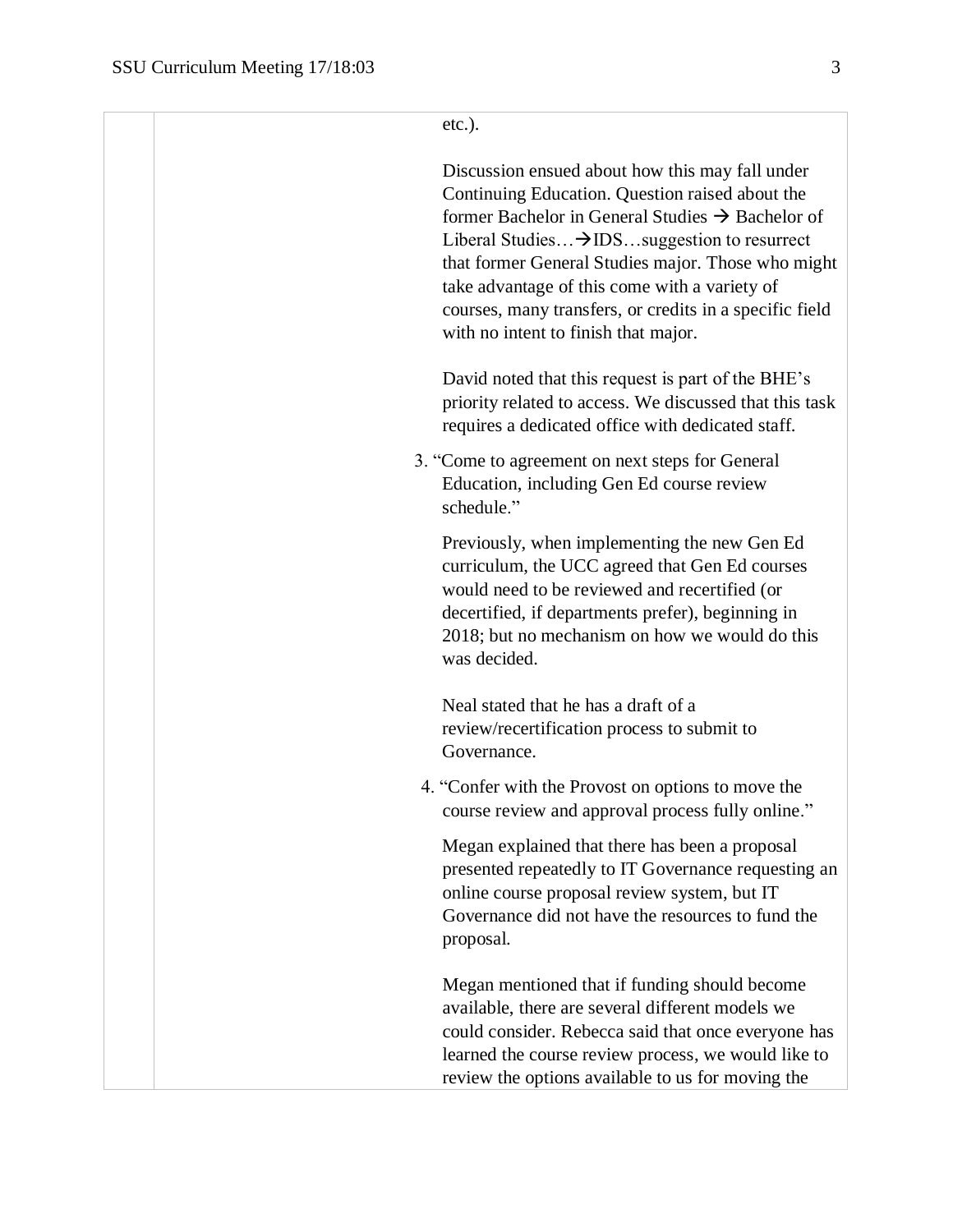course review and approval process online. 5. "Recommend a process for departments, school, and colleges to review degree concentrations. Are all concentrations necessary? Can we consolidate some (to streamline the curriculum)? Can we eliminate some? If so, what are the relevant criteria? What data do we need? Can we consider new concentrations? If so, how do we assess their need? We need to be thoughtful, forthright, and strategic." David remarked that we should hold off on thinking about this request. Since drafting our charge, he has learned that there are existing reports and documents from previous internal program review processes to consider.

| IV. | Old Business - those assigned to specific proposals discussed their status and provided updates.                                                                                                                                                                  |  |  |
|-----|-------------------------------------------------------------------------------------------------------------------------------------------------------------------------------------------------------------------------------------------------------------------|--|--|
|     | A. SCHOOL OF SOCIAL WORK (2/13/17, L. Fletcher and CRS D)                                                                                                                                                                                                         |  |  |
|     | SWK270-Understanding Diversity and Cultural Competence in Human Services-Change in 17:168                                                                                                                                                                         |  |  |
|     | 1. The School of Social Work (SWK) requested a change in title for SWK 270                                                                                                                                                                                        |  |  |
|     | a. Motion by Lynn Fletcher to accept the change, motion seconded by Megan Miller.<br>b. Megan Miller pointed out that the change will not take effect until Fall 2018<br>c. There was discussion about how to ease the process when this course comes forward for |  |  |
|     |                                                                                                                                                                                                                                                                   |  |  |
|     |                                                                                                                                                                                                                                                                   |  |  |
|     | DPDS designation. The final suggestion by Joe Kasprzyk was to reference this tracking number in<br>the DPDS paperwork.                                                                                                                                            |  |  |
|     | d. Vote to approve Proposal 17:168. All in favor.                                                                                                                                                                                                                 |  |  |
|     | <b>B.</b>                                                                                                                                                                                                                                                         |  |  |
|     | OCCUPATIONAL THERAPY DEPARTMENT (1/14/16; 2/10/16, 2/13/16) TABLED                                                                                                                                                                                                |  |  |
|     | OCT408-Research, Writing, & Learning I-W-II 16:213                                                                                                                                                                                                                |  |  |
|     | $\mathcal{C}$ .                                                                                                                                                                                                                                                   |  |  |
|     | RT + DESIGN DEPARTMENT (5/18/16, J. Kasprzyk, CRS A)-TABLED                                                                                                                                                                                                       |  |  |
|     | BA-Art-Art Education-Ed Studies in the Community, Non-Licensure-New Flowsheet 17:007                                                                                                                                                                              |  |  |
|     | D.                                                                                                                                                                                                                                                                |  |  |
|     | CHILDHOOD EDUCATION AND CARE DEPARTMENT (4/11/17, C. Schoen and CRS C)                                                                                                                                                                                            |  |  |
|     | <b>TABLED</b>                                                                                                                                                                                                                                                     |  |  |
|     | EDC401-Introduction to Lesson Planning-Change in Course 17:194                                                                                                                                                                                                    |  |  |
|     | BS-Elementary Education-M.Ed.-Change in Combined Program 17:195                                                                                                                                                                                                   |  |  |
|     | EDC190-Mathematical Content Knowledge and Application for the Elementary Teacher-Change In                                                                                                                                                                        |  |  |
|     | <b>Course 17:196</b>                                                                                                                                                                                                                                              |  |  |
|     | BS-Early Childhood Education-M.Ed.-Change in Combined Program 17:198                                                                                                                                                                                              |  |  |